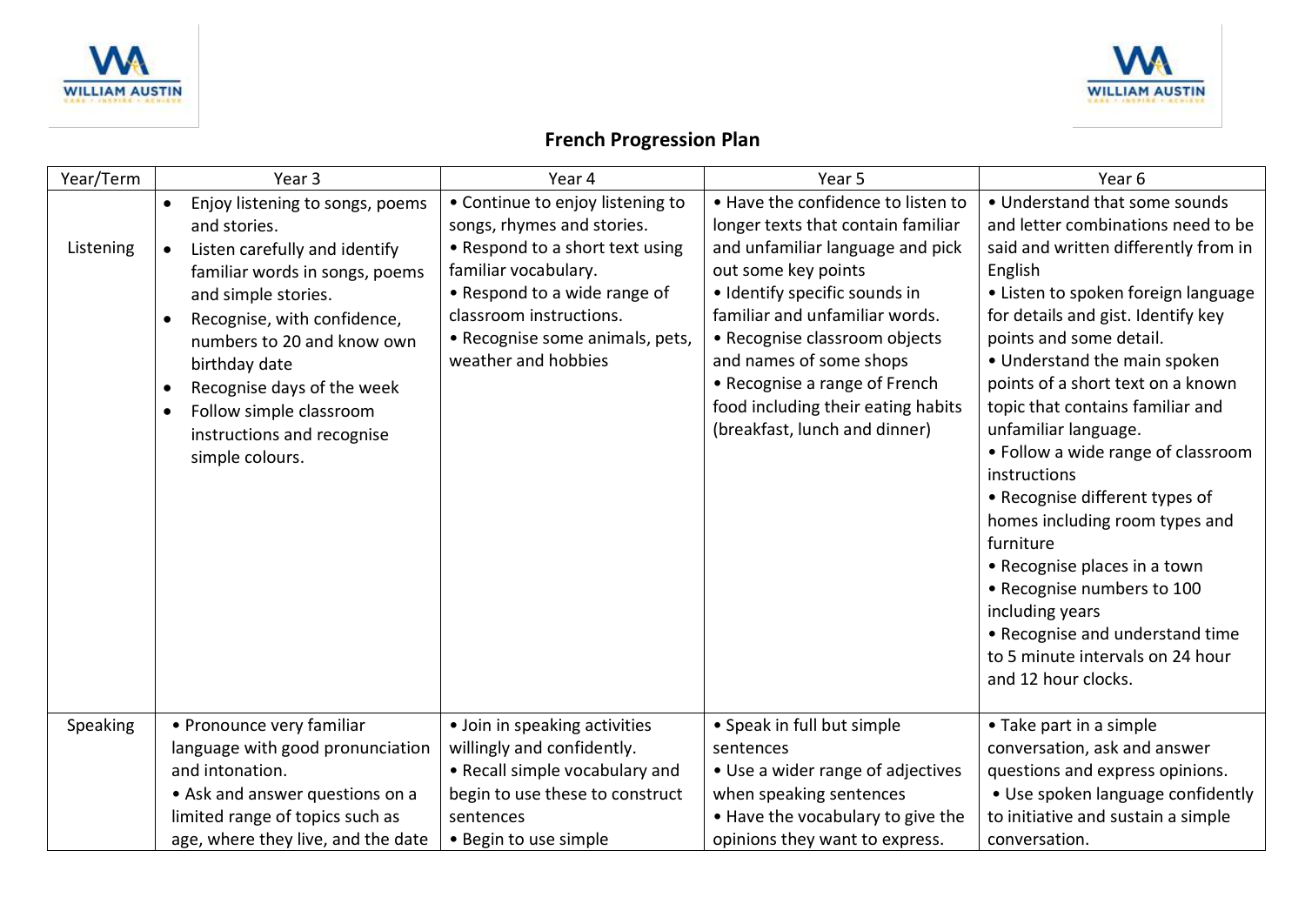|         | of their birthday, which they have<br>practised regularly.<br>• Begin to engage in a sustained<br>dialogue. | conjunctions and adjectives<br>. Use the negative to give<br>answers to simple questions<br>about likes/dislikes e.g. I don't<br>like<br>• Talk about family members<br>• Communicate a short story<br>verbally                                                                                                                      | • To engage in a sustained<br>dialogue of four or more<br>exchanges confidently                                                                                                                                                                                                | • Present simple information on a<br>familiar topic to the class                                                                                                                                                                                                                                                                                      |
|---------|-------------------------------------------------------------------------------------------------------------|--------------------------------------------------------------------------------------------------------------------------------------------------------------------------------------------------------------------------------------------------------------------------------------------------------------------------------------|--------------------------------------------------------------------------------------------------------------------------------------------------------------------------------------------------------------------------------------------------------------------------------|-------------------------------------------------------------------------------------------------------------------------------------------------------------------------------------------------------------------------------------------------------------------------------------------------------------------------------------------------------|
| Reading | · Identify familiar words in a<br>short story to make sense of it<br>in English.                            | • Follow a text displayed in the<br>classroom at the same rate as<br>listening to it.<br>• Read familiar words, phrases<br>and short sentences aloud with<br>good pronunciation and begin<br>to apply phonic knowledge<br>when meeting new words.                                                                                    | • Enjoy the challenge of working<br>out the meaning of unfamiliar<br>language.<br>• Read familiar words, phrases<br>and short sentences aloud<br>confidently and with accurate<br>pronunciation and good<br>intonation.<br>• Apply phonic knowledge when<br>meeting new words. | • Be willing to have a go at tackling<br>the pronunciation of new and<br>unfamiliar words, using phonic<br>knowledge gained throughout KS2.<br>• Understand key points in short<br>written texts in unfamiliar contexts<br>• Find the meaning of new words<br>by using a bilingual dictionary.<br>• Answer comprehension<br>questions on a short text |
| Grammar | . Notice gender of noun for the<br>vocabulary taught.<br>· Notice differences in word order                 | • Place high frequency<br>adjectives e.g. colour and size in<br>the correct order and see that<br>endings can change according to<br>gender of the nouns they<br>describe.<br>• Form the negative to give<br>answers to simple questions<br>about hobbies<br>• Use dictionaries to begin to<br>class words as adjectives or<br>nouns | • Explain confidently the word<br>order for familiar adjectives<br>• Adapt endings to familiar<br>adjectives with increasing<br>accuracy<br>• To class words confidently as<br>adjectives, nouns or verbs using<br>dictionaries                                                | • Understand the importance of<br>gender in singular and plural nouns<br>and check gender in a bilingual<br>dictionary<br>• Use high frequency adjectives<br>with reasonable accuracy (word<br>order and endings)<br>• Use dictionary abbreviations to<br>identify word class of a word                                                               |
| Writing | • Complete a simple gapped text<br>by adding three or four familiar                                         | • Write a few phrases using<br>words banks and writing frames                                                                                                                                                                                                                                                                        | • Write sentences by adding one<br>or two simple adjectives                                                                                                                                                                                                                    | • Write a short paragraph around a<br>common theme. Writing reflects                                                                                                                                                                                                                                                                                  |
|         | words.                                                                                                      | for support.                                                                                                                                                                                                                                                                                                                         | • Personalise a text by changing                                                                                                                                                                                                                                               | understanding of gender of nouns,                                                                                                                                                                                                                                                                                                                     |
|         | . Begin to write a few familiar                                                                             | • Begin to use pronouns.                                                                                                                                                                                                                                                                                                             | one or two elements                                                                                                                                                                                                                                                            | forming the plural, word order,                                                                                                                                                                                                                                                                                                                       |
|         | vocabulary words from memory                                                                                | • Write two to three simple                                                                                                                                                                                                                                                                                                          | • Use a bilingual dictionary and                                                                                                                                                                                                                                               | agreement of high frequency                                                                                                                                                                                                                                                                                                                           |